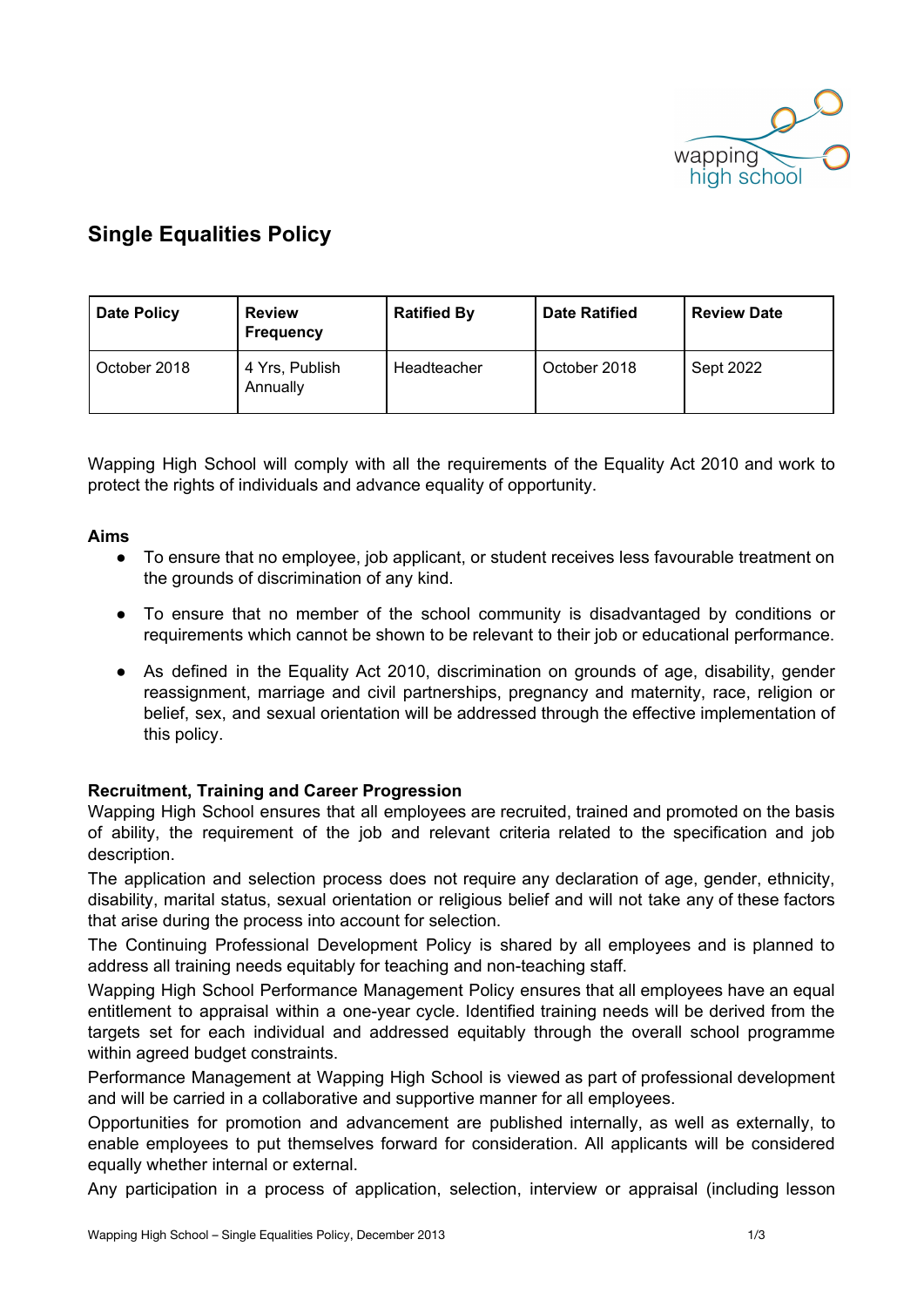observation) will be used as a potential training opportunity with any participant having the right to detailed, developmental feedback.

# **Student Admissions**

As a provider of education and training, Wapping High School complies with the Equality Act 2010 and will not discriminate against any student applicant under any grounds as defined above. All applications will be considered solely on the basis of the published admissions criteria.

The full Admissions Policy is available on the school website (www.wappinghigh.org)

Entry criteria are also published in the Wapping High School Prospectus which is available to all parents and members of the local community on request.

## **Support Provision**

Wapping High School benefits from a SEN Co-ordinator and additional needs team who will support students with a range of learning needs, including students with exceptional ability.

All employees are made aware of the above provision and receive appropriate training relevant to the needs of all members of the school community within the context of their own posts.

All staff and students will participate in the development and implementation of the anti-bullying policy in relation to their shared responsibility to ensure that equal opportunity is afforded to all.

The school will ensure that awareness of the core issues of equality and opportunity are addressed in a variety of curriculum areas and that staff and students model these responsibilities actively.

## **Disability**

Wapping High School will actively support all members of the community and visitors to the school where there is a danger that their disability may be a barrier to equal opportunity.

The school is committed to provide a safe and healthy environment for disabled students and staff.

The school will ensure equality of access to facilities and curriculum through planning and implementation.

The school will ensure that disabled students and staff are treated indiscriminately and that all learning and professional needs are provided for fairly and appropriately.

#### **Implementation**

At Wapping High School the Headteacher has overall responsibility for the operation of the Equalities Policy and will delegate the detailed implementation of key areas of the policy to members of the Senior Leadership Team.

The Headteacher is responsible for ensuring that equality and opportunity as core principles are woven into the planning of the curriculum and the strategic vision of the school.

The day-to-day responsibility for the implementation of the policy is assigned to Senior and Middle Leaders, in particular as role models and to ensure that the policy is effectively and continually monitored.

All students will be reminded at regular intervals by tutors and subject staff of their own responsibilities under the Equalities policy

Students' personal awareness of equal opportunities is raised through;

- Assemblies and house events
- All curriculum areas when opportunities arise.
- Participation in the range of Student Leadership opportunities, including school council, peer mentoring and potential membership to the Senior Student Leadership Team.
- Via The ASPIRE programme.